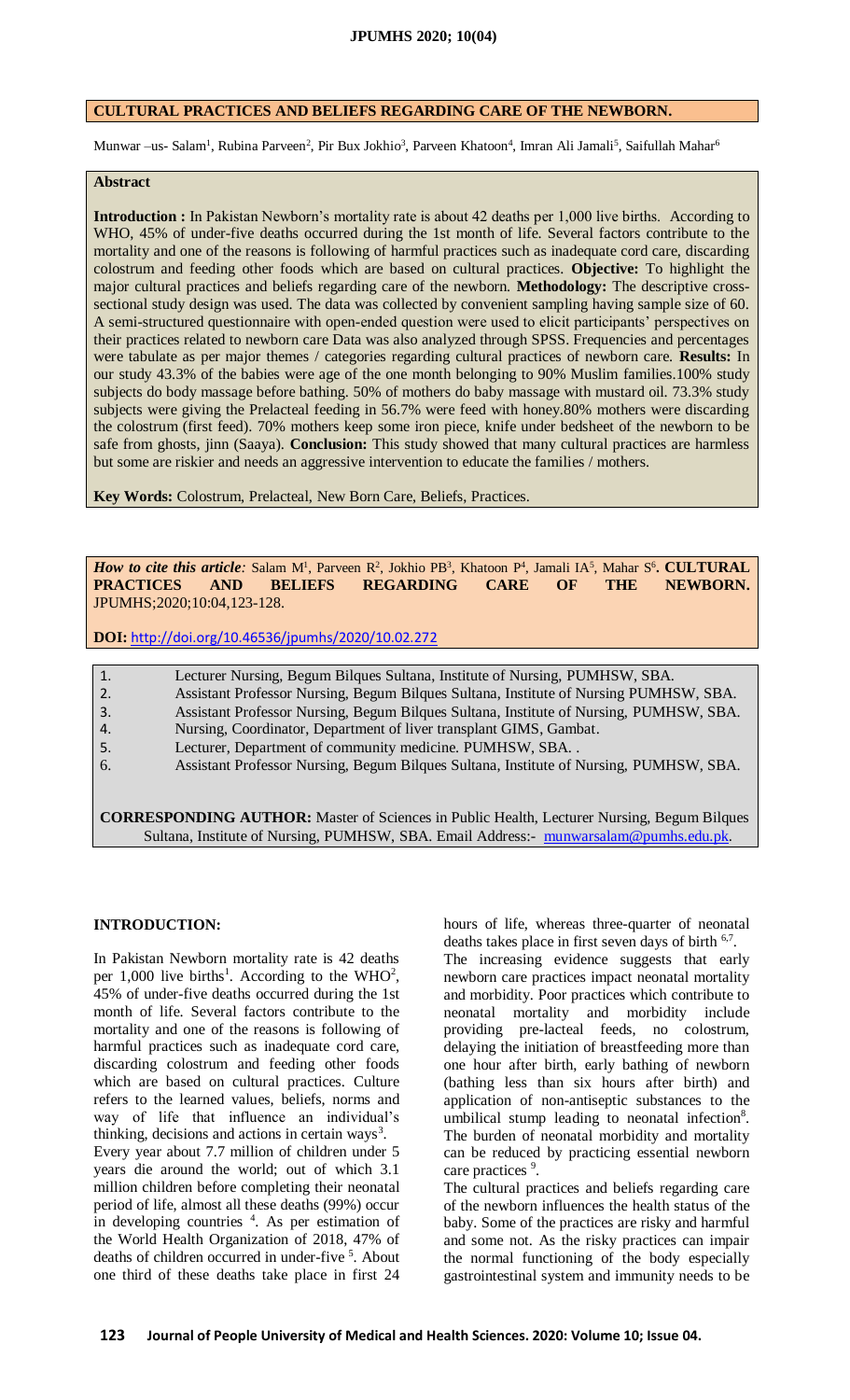highlighted. This study will be conducted to describe such cultural practices and beliefs. This study will also serve as the base for the further investigating risky cultural practices to non-risky practices.

The main purpose of the study is to highlight the major cultural practices and beliefs regarding care of the newborn at Paeds department PMCH Nawabshah. Furthermore, the results of this study will be valuable to address the importance of the cultural practices and beliefs for setting up the policies in the department if the practice may found risky or harmful. The results will be helpful in the implementation of the shaped policies to address through public health programs and launching awareness and disseminating the intervention through different ways to minimize the morbidity other health hazards.

## **Objectives:**

The objectives of the study are to:

To describe the cultural practices and beliefs in the newborn care.

**Operational definitions:**

- A **newborn** infant, or neonate, is a child under 28 days of age (WHO)
- **Surma** is a powdered antimony—used as a cosmetic that is applied to the lower eyelid, similar to modern eyeliner.
- **Kajal is** a black powder used in South Asia as a cosmetic, either around the eyes or as a mark on the forehead.
- **Ghutti** is a type of Prelacteal feed, which is given to baby before initiation of the breast feed. It may be in form of honey, or other herbal ingredients.

# **METHODOLOGY**

The descriptive cross-sectional study design was used. The study was conducted at the Pediatrics department of the PMCH, Nawabshah, and tertiary care hospital. Data was collected from September-october, 2020. The data was collected by convenient sampling having sample size of 60. The indoor and out-door children's mothers were our study subjects. The 60 mothers / relatives were interviewed through semi-structured interview based questionnaire. First of all, the study participants were briefed about the purpose and objective of the study then data collection has been preceded after getting informed consent. Confidentiality of the data and privacy during data collection has been maintained throughout the study. A semi-structured questionnaire with open-ended question were used to elicit participants' perspectives on their practices related to newborn caresuch as bathing, feeding, care of the umbilical cord, protection from the evil eye and shaving of the head etc.All the data collected through questionnaire were entered into the SPSS version 25 software (Statistical Packages for Social Sciences). Data was also analyzed through SPSS. Frequencies and percentages were tabulate as per major themes / categories regarding cultural practices of newborn care. The major beliefs regarding the

cultural practices were narrated in detailed description. Ethical approval has been obtained from the ERC of the Peoples University of Medical and Health Sciences.

# **RESULTS:**

In our study 43.3% of the babies were age of the one month belonging to 90% Muslim families. 50 of the mothers were illiterate and 70 % were living in nuclear family system. 70% participating mothers were Sindhi. 100% mothers were house wives and 50% were belonging to poor class status. (Table 1)

### **Table 1: Demographic data**

| <b>DEMOGRAPH</b>      | <b>FREQUENC</b> |                 |
|-----------------------|-----------------|-----------------|
| IC                    | Y               | <b>PERCENTA</b> |
| <b>VARIABLES</b>      |                 | GE(%)           |
| Age                   |                 |                 |
| 1 week                | $\overline{4}$  | 6.7             |
| 2 Week                | 12              | 20              |
| 3 Week                | 18              | 30              |
| 4 Week                | 26              | 43.3            |
| <b>Religion</b>       |                 |                 |
| Muslim                | 54              | 90              |
| Hindu                 | 6               | 10              |
|                       |                 |                 |
| <b>Mother</b>         |                 |                 |
| education             | 30              | 50.0            |
| Illiterate            | 12              | 20.0            |
| Primary               | 06              | 10.0            |
| Matric                | 12              | 20.0            |
| Graduate              |                 |                 |
| <b>Type of family</b> |                 |                 |
| Nuclear               | 42              | 70              |
| Joint                 | 18              | 30              |
| <b>Ethnicity</b>      |                 |                 |
| Sindhi                | 42              | 70              |
| Punjabi               | 6               | 10              |
| Baloch                | 12              | 20              |
| Socio-economic        |                 |                 |
| <b>Status</b>         | 30              | 50              |
| Poor Class            | 18              | 30              |
| <b>Middle Class</b>   | 12              | 20              |
| <b>Upper Class</b>    |                 |                 |
| of<br>Occupation      |                 |                 |
| <b>Mother</b>         | 20              | 100             |
| House Wife            |                 |                 |
| of<br><b>Number</b>   |                 |                 |
| children              | 18              | 30              |
| One                   | 12              | 20              |
| Two                   | 18              | 30              |
| Three                 | 12              | 20              |
| More than three       |                 |                 |

Our study revealed that 43.3 % study participants gave first bath to the within one-day life. 56.7 % participants having belief regarding delayed in the first bath that baby's skin is too soft to be bathed first make it strong continuous massaging then can be bathed after 2-3 days till one week. 100% study subjects do body massage before bathing. 50% of mothers do baby massage with mustard oil (Table 2). They think baby gets good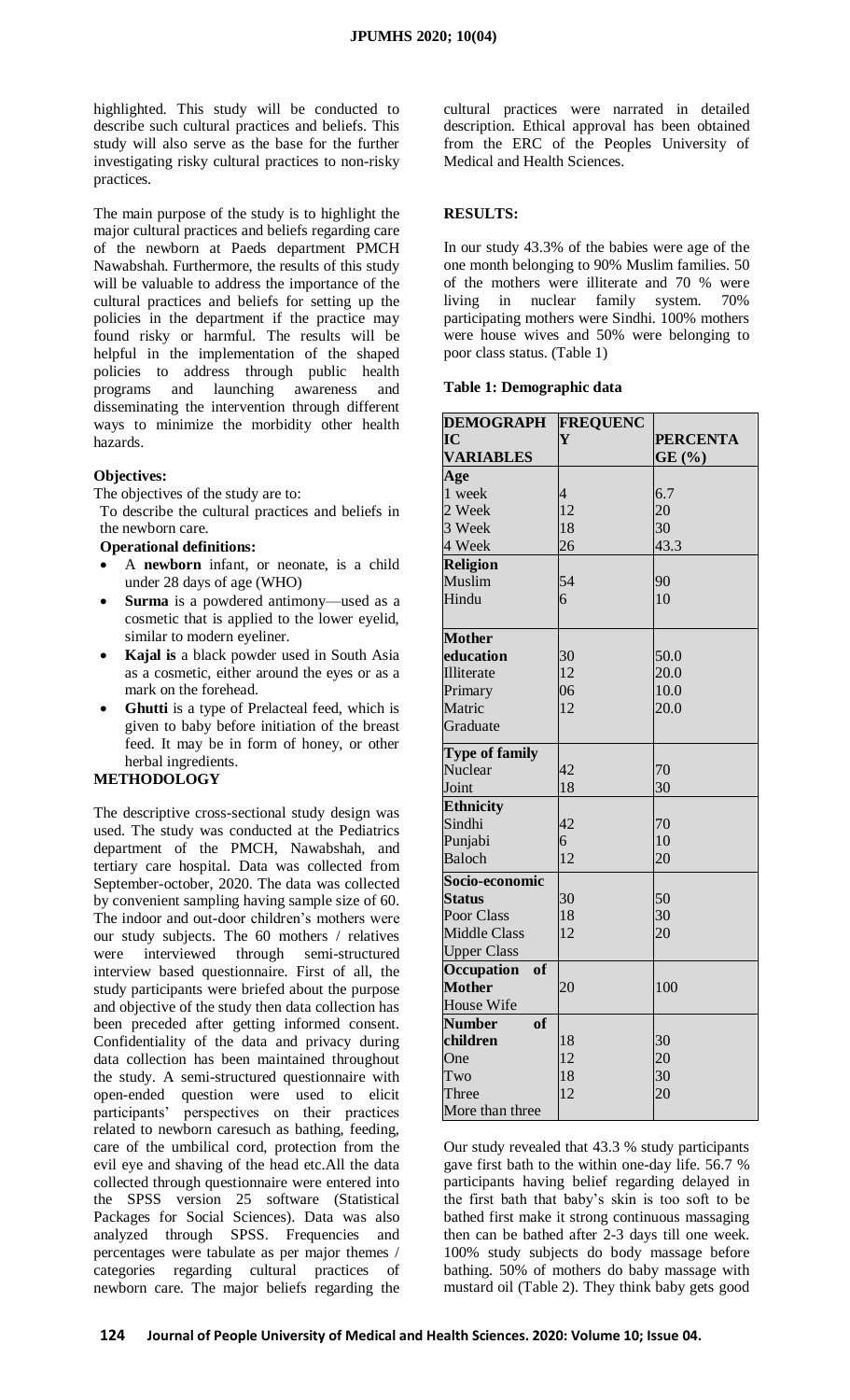sleep, grows well sleeps well were the major beliefs behind body massaging.

# **Table 2 Practices regarding Bathing**

| $\mathbf{1}$   | Time of the first bath                         |            |      |
|----------------|------------------------------------------------|------------|------|
|                | Within 1 Day                                   | 26         | 43.3 |
|                | After 2 Days                                   | 16         | 26.7 |
|                | After 3 Days                                   | 12         | 20   |
|                | After 1 Week                                   | 06         | 10   |
| $\overline{2}$ | Massaging the<br>baby<br>with oil<br>Yes       | 60         | 100  |
|                | No                                             | <b>Nil</b> |      |
| 3              | Type of oil for baby<br>massage<br>Coconut oil | 06         | 10   |
|                | olive oil,                                     | 06         | 10   |
|                | mustard,                                       | 30         | 50   |
|                | Commercial oil                                 | 12         | 20   |
|                | Desi Ghee                                      | 6          | 10   |

| <b>Table 3 cultural Practices regarding Feeding</b> |  |
|-----------------------------------------------------|--|
|-----------------------------------------------------|--|

| $\mathbf{1}$   | Giving Prelacteal feeds    |                |      |
|----------------|----------------------------|----------------|------|
|                | soon after birth           | 44             | 73.3 |
|                | Yes                        | 16             | 26.7 |
|                | $\overline{\text{No}}$     |                |      |
|                | of Prelacteal<br>Type      |                |      |
|                | Feeding                    |                |      |
|                | Honey                      | 34             | 56.7 |
|                | <b>Goat Milk</b>           | $\overline{8}$ | 13.3 |
|                | Desi Ghee                  | $\overline{2}$ | 3.3  |
| $\overline{c}$ | Discarding the colostrum   |                |      |
|                | (first milk produced)      |                |      |
|                | Yes                        | 48             | 80   |
|                | N <sub>0</sub>             | 12             | 20   |
| 3              | Delaying the initiation of |                |      |
|                | breast feed                | 42             | 70   |
|                | Yes                        | 18             | 30   |
|                | N <sub>0</sub>             |                |      |
| 5              | Giving home remedies       |                |      |
|                | for digestion              |                |      |
|                | Yes                        | 30             | 50   |
|                | No                         | 30             | 50   |
| 6              | Type of Remedies           |                |      |
|                | Grip water syrup           |                |      |
|                | Kahva /(Tea)               | 6              | 10   |
|                | Ghutti                     | 6              | 10   |
|                |                            | 18             | 30   |
| 7              | Mother cannot see face     |                |      |
|                | of the baby during breast  |                |      |
|                | feeding                    |                |      |
|                | Yes                        | 52             | 86.7 |
|                | No                         | 8              | 13.3 |

73.3% study subjects were giving the Prelacteal feeding in 56.7% were feed with honey. With the belief thatThis is good for abdominal digestion and it removes the gases and minimize the abdominal digestion, "Ghutti" by the hakim, it keeps digestion of the baby normal.

80% mothers were discarding the colostrum (first feed), their belief was "it is thick milk and hard to digest", it is not healthy because it color is

not milky so it is not good milk. 70% were intentionally delaying the initiation of the feed because they thought milk shouldhave accumulated properly and baby's abdomen should get empty fully with contents ofthe prebirth. 50% were giving the home remedies regularly to their babies in which 30% were giving ghutti and beliefs were:

*I give daily <sup>1</sup> /2 tsp of the herbal syrup to my baby for the digestion by which my baby passes his stool soft and les digestion problem.*(Participant 1) other participants highlighted that: *we give gripe water syrup daily to the baby by taking this syrup baby's abdomen remain normal soft, sleep well, passes stool.* 56% mothers' belief that face of baby could not be seen during feeding because baby will not take feed and will be irritated and will not be grow. (Table 3) 100% study subjects were doing care of the umbilical cord. 46.7% were using spirit (antiseptic solution) for care. 40% were burying the cord into the pit hole when it dries and sheds-off. (Table 4)

90% mothers were applying the Surma / kajal on baby's face (in eyes, marking dots on cheeks, chin, forehead for beauty looks and marking the black line behind the ear for preventing for evil eye). 50% mothers also tying the black threads which having over some recitation of the holy verses of the Quran by the religious scholar on arm, legs and around the neck for the same purpose. (Table 5)

**Table 4: Cultural Practices related to umbilical cord care**

| $\mathbf{1}$   | Do<br>you<br>the<br>care<br>umbilical cord regularly?<br>Yes |                          |        |
|----------------|--------------------------------------------------------------|--------------------------|--------|
|                |                                                              |                          |        |
|                | No                                                           |                          |        |
|                |                                                              | 60                       | 100    |
|                |                                                              | 00                       | $00\,$ |
| $\overline{c}$ | What<br>for<br>you use<br>umbilical care                     | 28                       | 46.7   |
|                | Spirit                                                       |                          |        |
|                | Surma                                                        | 10                       | 16.7   |
|                | Cicatrin Powder                                              | $\overline{\mathcal{L}}$ | 6.7    |
|                | Ointment                                                     | $\bf 8$                  | 13.2   |
|                | Pyodine                                                      | 10                       | 16.7   |
| $\overline{3}$ | Burying the cord when it<br>dries and shed                   |                          |        |
|                |                                                              | 24                       | 40     |
|                | Yes                                                          |                          |        |
|                | No                                                           | 36                       | 60     |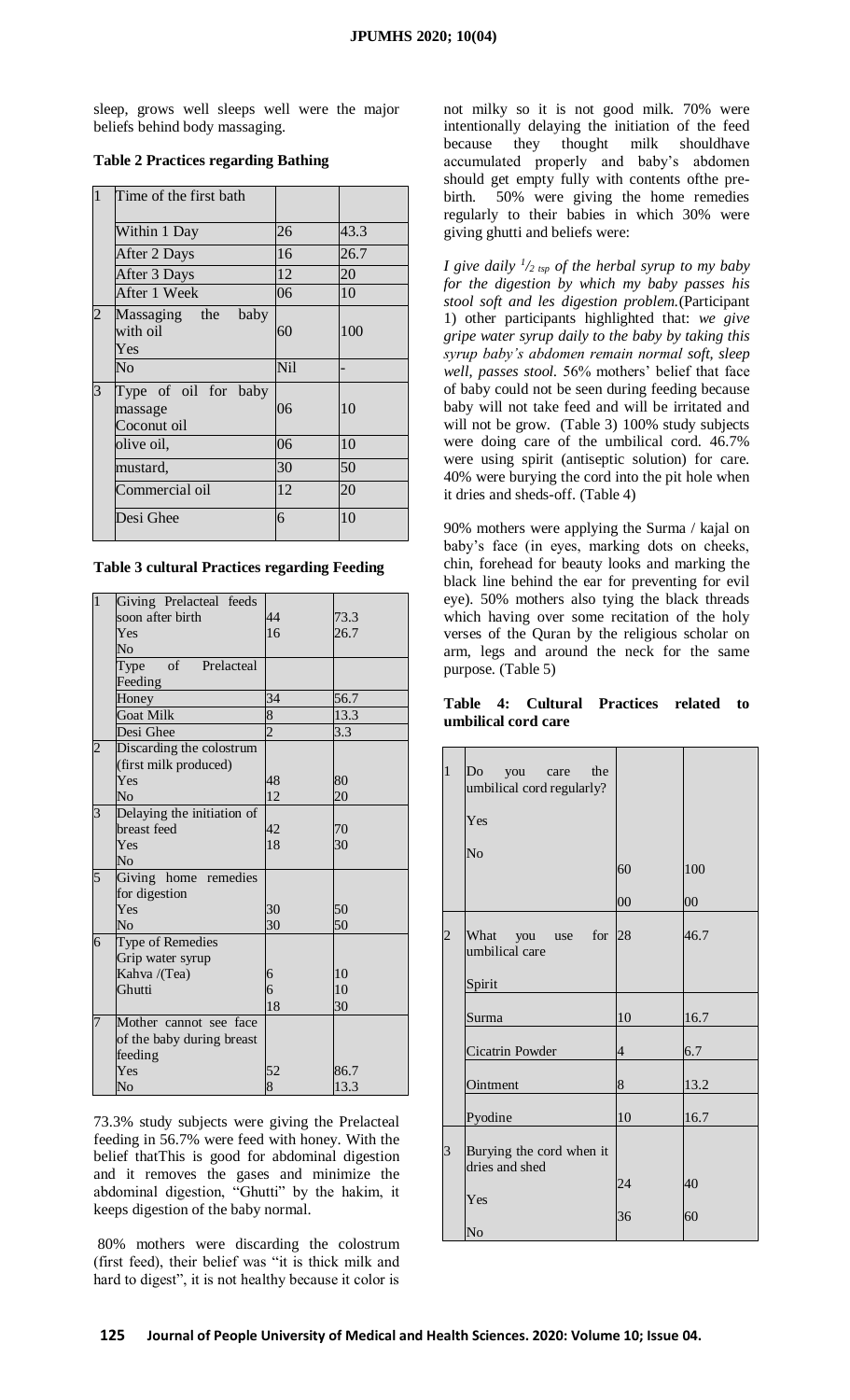**Table 5: Cultural Practices to Prevent Evil Eye**

| Applying kajal               |    |    |
|------------------------------|----|----|
| Surma on the baby's          |    |    |
| face to prevent Evil 54      |    | 90 |
| eye                          | 6  | 10 |
| Yes                          |    |    |
| N <sub>o</sub>               |    |    |
| Tying black thread on        |    |    |
| arm, legs and around         |    |    |
| the neck                     | 30 | 50 |
| Yes                          | 30 | 50 |
| N <sub>0</sub>               |    |    |
| Wearing bangles to           |    |    |
| the baby's hand or leg $ 12$ |    | 20 |
| to prevent evil eye          | 48 | 80 |
| Yes                          |    |    |
| No                           |    |    |

**Table 6: miscellaneous Cultural Practices of Newborn Care**

| $\mathbf{1}$            | "empty cradle should        |                |      |
|-------------------------|-----------------------------|----------------|------|
|                         | not be moved"               | 6              | 10   |
|                         | No                          | 54             | 90   |
|                         | Yes                         |                |      |
| $\overline{2}$          | Baby is not allowed to      |                |      |
|                         | be taken out after 6 pm     |                |      |
|                         | Yes                         | 26             | 43.3 |
|                         | No                          | 34             | 56.7 |
| $\overline{\mathbf{3}}$ | "Baby's cloth should        |                |      |
|                         | not be placed / hanged      |                |      |
|                         | on the rope"                | 50             | 83.3 |
|                         | Yes                         | 10             | 16.7 |
|                         | No                          |                |      |
| $\overline{\mathbf{4}}$ | Regarding Shaving of        |                |      |
|                         | the head                    | 11             | 18.3 |
|                         | Throwing in running         | 8              | 13.3 |
|                         | water                       | 12             | 20   |
|                         | <b>Burying</b>              |                |      |
|                         | Throw<br>outside the        | $\overline{6}$ | 10   |
|                         | home / dustbin              | 23             | 38.4 |
|                         | Still kept at home          |                |      |
|                         | safely                      |                |      |
|                         | Shaving ( <i>Jhand</i> ) at |                |      |
|                         | shrine and throw there.     |                |      |
| 5                       | Tying of the baby           |                |      |
|                         | Yes                         | 52             | 86.7 |
|                         | No                          | 8              | 13.3 |
| 6                       | Keeping iron Piece/         |                |      |
|                         | knife<br>under<br>the       |                |      |
|                         | bedsheet<br>of<br>the       | 42             | 70   |
|                         | newborn                     | 18             | 30   |
|                         | Yes                         |                |      |
|                         | No                          |                |      |
| 7                       | Leaving baby alone in       |                |      |
|                         | the room                    | 24             | 40   |
|                         | Yes                         | 36             | 60   |
|                         | No                          |                |      |

90% mothers have belief that empty cradle should not be moved. 43.3% mothers have belief that baby should not be taken out of home after sunsetting it will get exposure for attacking by ghosts, jinn (*Saaya).* 83.3 % mothers' belief that baby's cloth should not be placed hanged on the rope by drying purpose after washing, they belief that it will increase body aches, abdominal aches in our newborns also the clothes can't be squeezed off after washing for the same reason. Regarding the shaving of the head 38.4% mothers were shaving of head first time at the shrines and throw there with the belief that that saint of the shrine will keep our baby safe from any discomforts and diseases so they go to the shrines of the saints with number of people (relatives and neighbors) and shave the hairs and thrown there and served meal / rice there as (*Nazrana*). 86.7 % mothers were tying baby with clothes to keep body straight with belief that baby gets good sleep and will not took startles and grow smoothly. 70% mothers keep some iron piece, knife under bedsheet of the newborn to be safe from ghosts, jinn (Saaya). 40% person were not leaving baby alone in the room even in daytime that baby will not be safe.

#### **DISCUSSION:**

In our study 100% participants were doing massage of the baby once twice with oil, 50% of the mothers were using mustard oil while of the mothers 50 % were using commercial baby oil, coconut and olive oil. The similar findings were reported in which 71% of mothers practicing baby massage daily and majority (40.3%) were using the commercial (as per advertisement) baby oil, while  $27.3\%$  were using mustard oil  $^{10}$ . Only 15.3% mother were using coconut oil<sup>11</sup>. Sashikala et al reported 79.4% used oil message before bath  $12$ . Regarding the practices of the first contrary beliefs were identified early and regular bathing to clean and purify babies instantly<sup>13</sup> where our study 56.7 % participants have delayed in first bathing.

Feeding the colostrum 44% mothers and not giving the Prelacteal feeds 52.1% in newborns <sup>8</sup> were contrary with present study findings where our study findings revealed 80% discarding colostrum and 73.3% mothers were giving Prelacteal feeds.

In present study 100% subject were giving the cord care with use of antiseptic solution while the other different studies shown different ways of cord care such as talcum powder, turmeric $14$ , oil, herbal paste  $15$ , ash or clay and antiseptic solutions<sup>16</sup>.Another study revealed that the participants clean umbilical stump with water and antiseptic solution and cotton. After the cord sheds, they put surma on it. They do this for 40 days  $17$ .

90% of the participants have stated that they apply Surma and some of applying kajal in the eyes of newborn and making dots on the face and make line behind the ear to prevent their babies from the evil, the similar findings were noted in the other studies as 57.3% of women believed that applying kajal to newborn baby on eyes or behind the ear, is essential. And 70% of the women believed it helps newborn baby to remain healthy <sup>10</sup>. Sasikala et al reported that 84% of the participant applied kajal on face of newborn to prevent from evils eye <sup>12, 18, 19</sup>, Cacodcar et al reported that 39.08% of the mothers applied kajal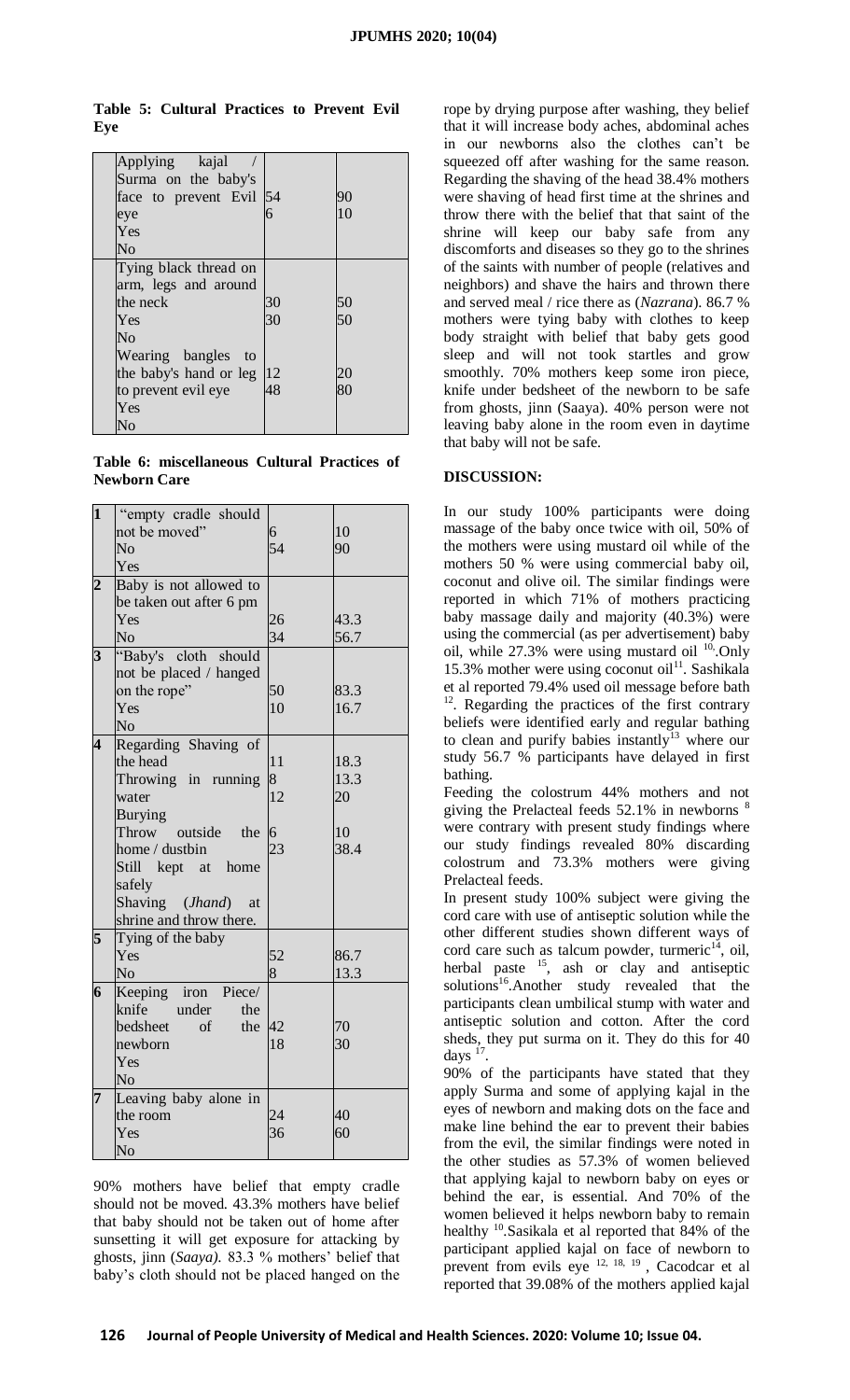to the baby's eye to ward off evil also tying black thread around the neck and waist of the baby and amulets to ward off evil  $(97.72\%)^{20,21}$ .

One of the study found that Trained Birth Attendants apply oil and *surma*, a mixture of ground lead and other ingredients, to the eyelid and around eyes to make the eyes appear big, beautiful and bright. They also apply it to the umbilical cord of newborns  $22$ . One of the indian study findings revealed that 74.7% would keep knife under the newborn'spillow and 16.7% of the mothers would keep matchbox under the baby's clothes  $10$  to ward off ghosts<sup>23</sup>, similar beliefs were also highlighted by our study subjects where 70% mothers were keeping some iron piece or knife under the bedsheet of the newborns till the puerperal period of the mother **CONCLUSION**

This study showed that many cultural practices are harmless but some are riskier such as delayed in bathing, application of traditional substances on umbilical cord, delayed initiation of breastfeeding, discarding colostrum and giving Prelacteal feeds to the newborns. These needs aggressive intervention to educate the families / mothers. The medical professionals can play an important role to provide culturally competent care along with educating / avoiding health risky cultural practices.

**ETHICS APPROVAL:** The ERC gave ethical review approval

**CONSENT TO PARTICIPATE:** written and verbal consent was taken from subjects and next of kin

**FUNDING:** The work was not financially supported by any organization. The entire expense was taken by the authors

**ACKNOWLEDGEMENTS:** We would like to thank the all contributors and staff and other persons for providing useful information.

**AUTHORS' CONTRIBUTIONS:** All persons who meet authorship criteria are listed as authors, and all authors certify that they have participated in the work to take public responsibility of this manuscript. All authors read and approved the final manuscript.

**CONFLICT OF INTEREST:** No competing interest declared.

### **REFERENCES:**

- 1. https://www.healthynewbornnetwork.org/co untry/pakistan/ accessed on 29/09/2020.
- 2. WHO Guidelines on Newborn Health; 2015. Available from: https:// [www.who.int/maternal\\_child\\_adolescent/ne](http://www.who.int/maternal_child_adolescent/newborns/guidelines/) [wborns/guidelines/](http://www.who.int/maternal_child_adolescent/newborns/guidelines/) en
- Leninger. Madeleine Leininger's Culture Care: Diversity and Universality Theory; 2015. Available from:

<http://nursing.jbpub.com/> sitz man/CH15PDF.pdf.

- 4. Memon,J., Naieni KH, Majdzadeh R, Yekaninjad MS, et al. Pregnancy and Childbirth. *BMC*. 2019:19; 329. [https://doi.org/10.1186/s12884-019-2479-0.](https://doi.org/10.1186/s12884-019-2479-0)
- 5. [https://www.who.int/gho/child\\_health/morta](https://www.who.int/gho/child_health/mortality/neonatal/en/) [lity/neonatal/en/.](https://www.who.int/gho/child_health/mortality/neonatal/en/)
- 6. Akter T, Dawson A, Sibbritt D. What impact do essential newborn care practices have on neonatal mortality in low and lower-middle income countries? Evidence from Bangladesh*. Journal of Perinatology*. 2016; 36(3):225.
- 7. Lawn JE, Cousens S, Zupan J, Team LNSS. 4 million neonatal deaths: when? Where? Why? *The lancet*. 2005;365(9462):891–900.
- 8. Memon ZA, Khan MI, Soofi S, Muhammad S, Bhutta ZA. A cross sectional survey of newborn care practices in rural Sindh, Pakistan: Implications for research and policy. *Journal of Neonatal-Perinatal Medicine*. 2013; 6: 137–144. DOI 10.3233/NPM-1366712
- 9. Seward N, Osrin D, Li L, Costello A, Pulkki-Brännström A-M, Houweling TA, Morrison J, Nair N, Tripathy P, Azad K. Association between clean delivery kit use, clean delivery practices, and neonatal survival: pooled analysis of data from three sites in South Asia. *PLoS Med*. 2012;9(2):e1001180.
- 10. Bangari A , Thapliyal SK, Ruchi, Aggarwal B, Sharma U. Traditional beliefs and practices in newborn care among mothers in a tertiary care centre in Dehradun, Uttarakhand, India. *Int J Community Med Public Health.* 2019 Jun;6(6):2600-2604*.*  DOI: [http://dx.doi.org/10.18203/2394-](http://dx.doi.org/10.18203/2394-6040.ijcmph20192330) [6040.ijcmph20192330](http://dx.doi.org/10.18203/2394-6040.ijcmph20192330)
- 11. Upadhyay RP, Singh B, Rai SK, Anand K. Role of cultural beliefs in influencing selected newborn care practices in rural Haryana. *J Trop Pediatr* 2012;58:406‑8.
- 12. Sasikala P, Jyothi C, Chandershekhar V, Kumar C, Bhashkar S. A study on traditional beliefs and practices in newborn care among Women attending UHTC, NMC, Nellore A.P. *National J Res Community Med*. 2017;6(2):120-4.
- 13. Khan GN, Memon Z, Bhutta ZA. A cross sectional study of newborn care practices in Gilgit, Pakistan. *J Neonatal-Perinatal Med*. 2013;6(1): 69–76.
- 14. Madhu K, Chowdary S, Masthi R. Breast feeding practices and newborn care in rural areas: A descriptive cross‑sectional study. *Indian J Community Med* 2009;34:243‑6.
- 15. Ghosh R, Sharma AK. Intra‑ and inter‑household differences in antenatal care, delivery practices and postnatal care between last neonatal deaths and last surviving children in a peri-urban area of India. *J Biosoc Sci* 2010;42:511‑30.